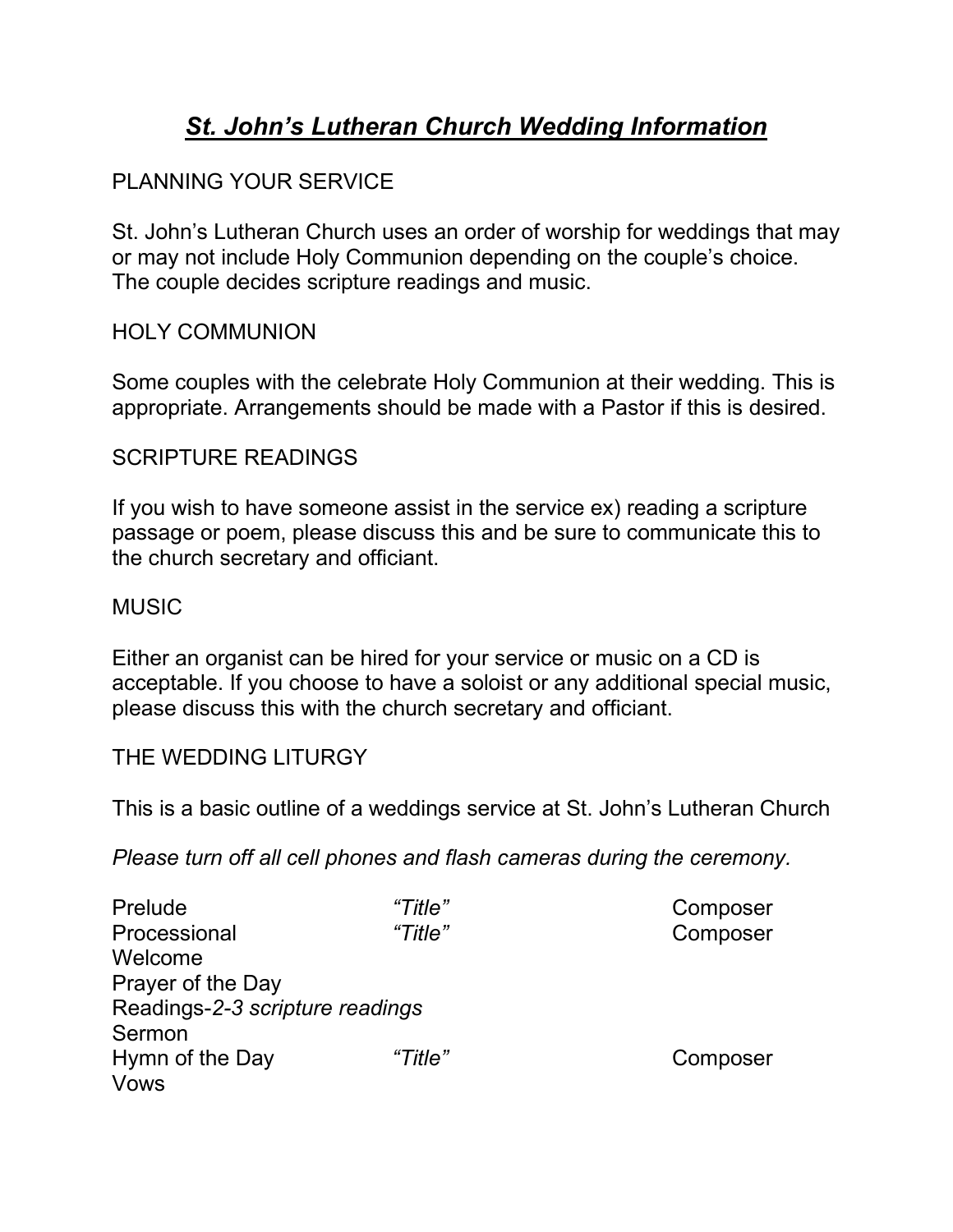Giving of Rings Acclamation Marriage Blessing The Lord's Prayer *Holy Communion (optional)* **Blessing** Recessional *"Title"* Composer

SUGGESTED SCRIPTURE READINGS

If you would like your wedding liturgy to include certain scripture passages that are meaningful to you, then please feel free to discuss them with your officiant. Otherwise, listed below are some scripture readings. Should you wish to use some secular readings, your request must be made to your officiant.

If is appropriate to include up to three readings, which may be done by family members or friends. It is not necessary to include a Gospel reading in the liturgy. If you do choose a Gospel reading, them please note that they are usually read by a officiant and typically read last.

Isaiah 55:6-11 [12-13] God's word accomplishes God's purpose

Psalm 1:1-3 Happy are they whose delight is in God Psalm 65 Your paths overflow with plenty Psalm 145:1-4, 8-9, 14-18, 21 I will praise your name and tell your marvelous works Psalm 146 I will sing praise to my God, who keeps promises forever Psalm 78:1-7 We will tell God's wonderful works to our children

Romans 12:9-21 Let love be genuine Romans 15:5-7, 13 Welcome one another as Christ has welcomed you Ephesians 4:30-5:2 Live in love, as Christ loved us 1 John 4:16-18a, 19-21 We believe the love God has for us

Matthew 3:13-17, Mark 1:9-11, Luke 3:21-23 God says, You are my beloved

Luke 12:22-31 Do not keep worrying; God feeds and clothes John 15:1-5 Abide in me as branches to the Vine John 20:19-23 Jesus says, Peace be with you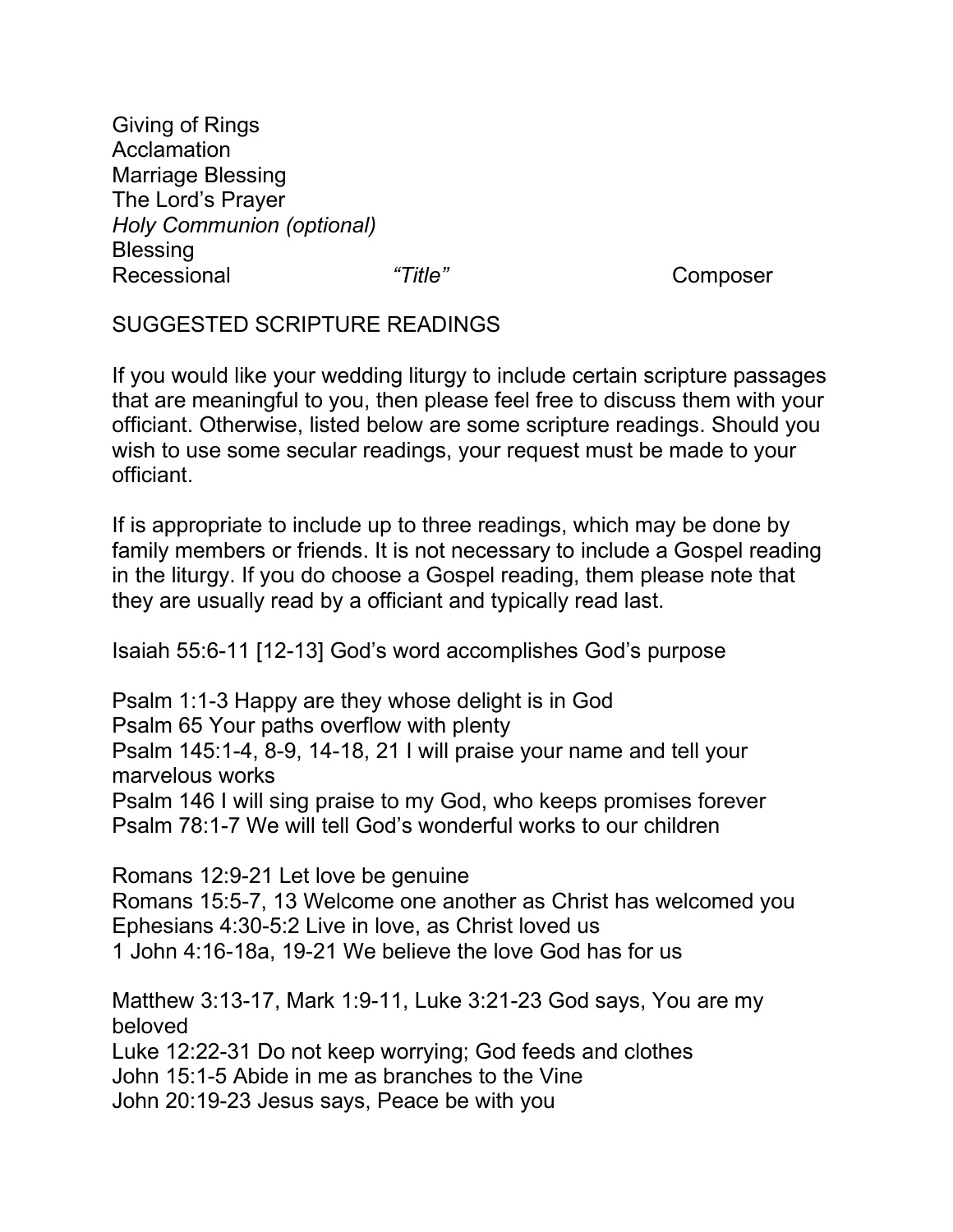## WEDDING MUSIC

Prelude

*Prior to the beginning of the wedding ceremony, there is a prelude consisting of about 15 minutes instrumental music as guests arrive and are seated.*

*Canon*-Johann Pachelbel *La Grace-*Georg Philipp Telemann *Four Season-Winter: Larg*o-Antonio Vivaldi *Xerxes: Largo*-George Frideric Handel

Processional

*The processional is played while the wedding party walks down the aisle. It is customary to choose 1-2 pieces of music. Trumpet Voluntary*-Jeremiah Clarke *Trumpet Tune*-Jeremiah Clarke *Trumpet Tune in D*-David N. Johnson *Trumpet March*-Jean-Baptiste Lully *Prelude to the Te Deum*-Marc-Antoine Charpentier *Rondeau-*Jean-Joseph Mouret: *Minuet*-Jeremiah Clark *Royal Firewords Music: Overture*-George Frideric Handel *Canon*-Johann Pachelbel *Allegro marziale*-Frank Bridge *Rigaudon*-Andre Camra *Sonata No. 3 Allegro maestoso*-Felix Mendelssohn *Prelude in E-flat major-*Johann Sebastian Bach

Hymns

ELW 379 Now the Green Blade Rises ELW 407 O Living Breath of God / Soplo de Dios viviente ELW 469 By Your Hand You Feed Your People ELW 502 The King of Love My Shepherd Is ELW 543 Go, My Children, with My Blessing ELW 580 How Clear Is Our Vocation, Lord ELW 587/8 There's a Wideness in God's Mercy ELW 631 Love Divine, All Loves Excelling ELW 636 How Small Our Span of Life ELW 653 Where True Charity and Love Abide